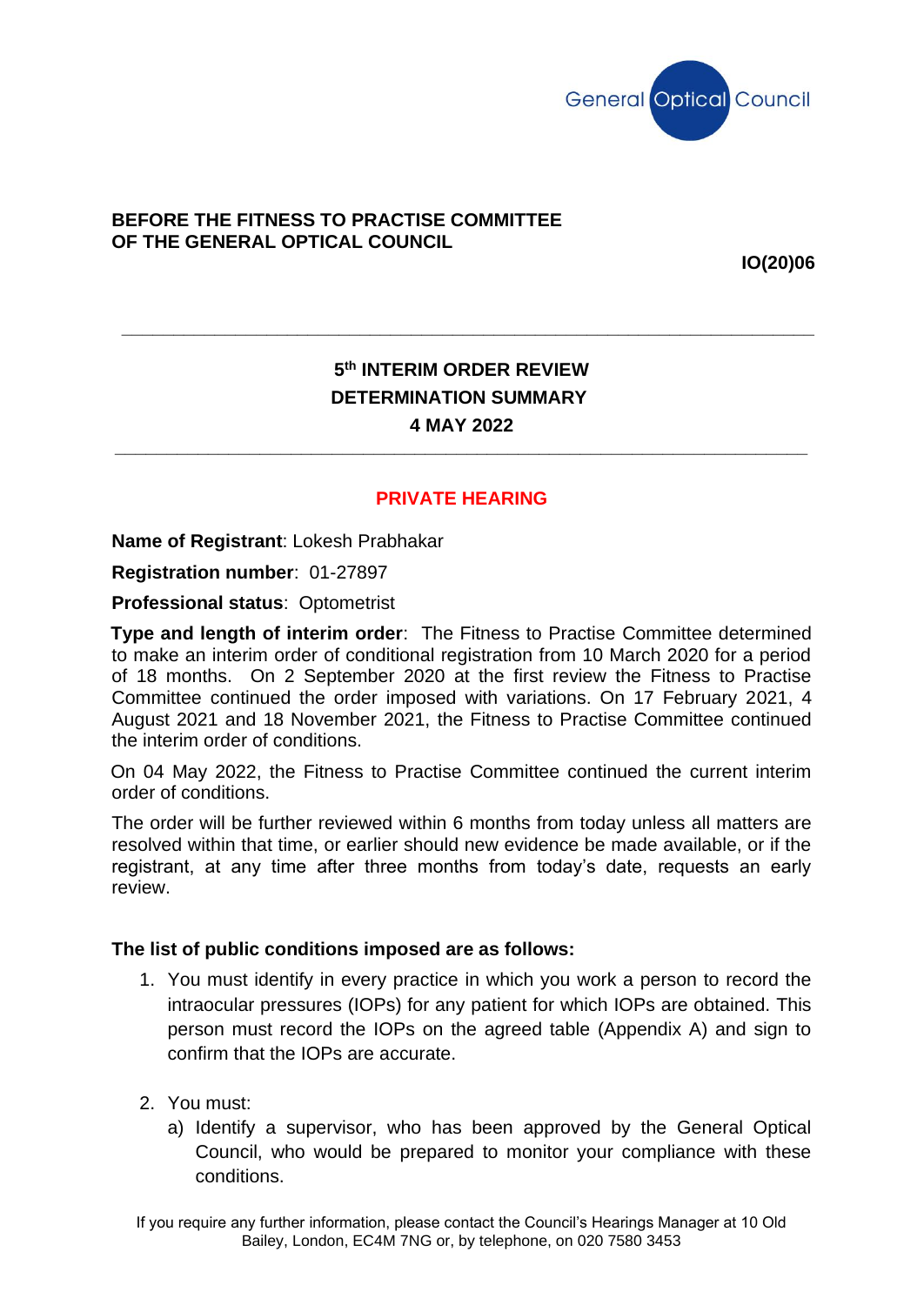

- b) Place yourself under the supervision of the supervisor, who need not necessarily be located at your practice, and remain under his/her supervision for the duration of these conditions.
- c) Arrange for your supervisor to review at least 20 patient records, 10 of the 20 from the IOP table and 10 randomly selected by your supervisor, every 2 months and meet with him / her at least once every 2 months (such meeting may be by video call) for the purpose of considering those records specifically in relation to your performance in:
	- (i) measuring intraocular pressure;
	- (ii) measuring cup/disc ratios in conjunction with a fundus image of the back of the eye, where available, with which to compare the measurements; and
	- (iii) keeping accurate patient records.
- d) Request your supervisor to prepare a written report on your performance as identified in condition 2(c) every 2 months which should be provided to the GOC in advance of the review hearing.
- e) Inform the GOC of any proposed change to your supervisor and again place yourself under the supervision of someone who has been agreed by the GOC.
- 3. You must inform the following parties that your registration is subject to conditions. You should do this within two weeks of the date this order takes effect.
	- a) Any organisation or person employing or contracting with you to provide paid or unpaid optical services, whether or not in the UK (to include any locum agency).
	- b) Any prospective employer or contractor where you have applied to provide optical services, whether or not in the UK.
	- c) Chairman of the Local Optometric Committee for the area where you provide optometric services.
	- d) The NHS body in whose ophthalmic performer or contractor list you are included or are seeking inclusion.
- 4. You must inform the GOC if:
	- a) You accept any paid or unpaid employment or contract, whether or not in the UK, to provide optical services.
	- b) You apply for any paid or unpaid employment or contract to provide optical services outside the UK.
	- c) You cease working.